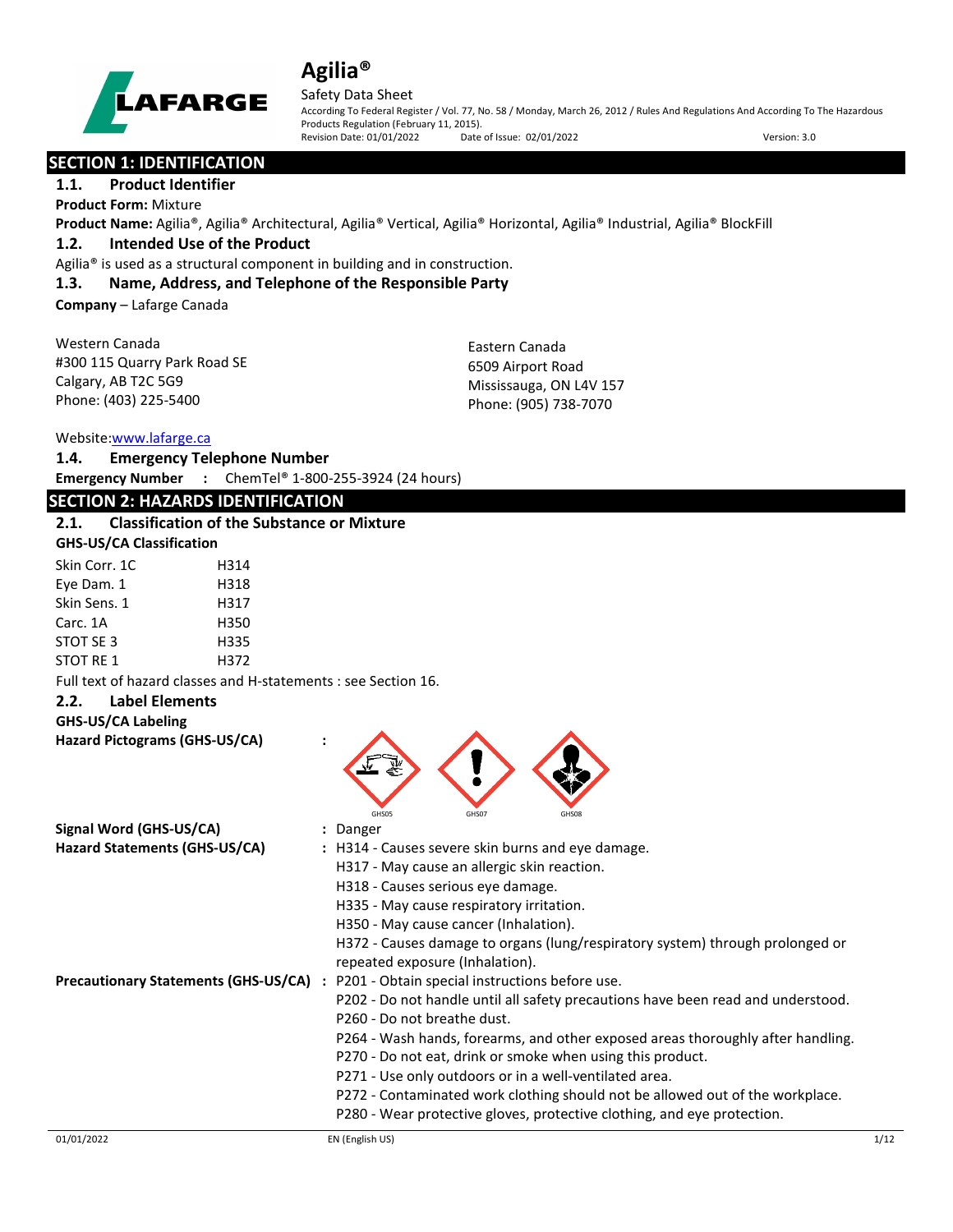Safety Data Sheet

According To Federal Register / Vol. 77, No. 58 / Monday, March 26, 2012 / Rules And Regulations And According To The Hazardous Products Regulation (February 11, 2015).

P301+P330+P331 - IF SWALLOWED: Rinse mouth. Do NOT induce vomiting. P303+P361+P353 - IF ON SKIN (or hair): Take off immediately all contaminated clothing. Rinse skin with water.

P304+P340 - IF INHALED: Remove person to fresh air and keep comfortable for breathing.

P305+P351+P338 - IF IN EYES: Rinse cautiously with water for several minutes. Remove contact lenses, if present and easy to do. Continue rinsing.

P308+P313 - If exposed or concerned: Get medical advice/attention.

P310 - Immediately call a POISON CENTER or doctor.

P314 - Get medical advice/attention if you feel unwell.

P321 - Specific treatment (see Section 4 on this SDS).

P333+P313 - If skin irritation or rash occurs: Get medical advice/attention.

P362+P364 - Take off contaminated clothing and wash it before reuse.

P403+P233 - Store in a well-ventilated place. Keep container tightly closed.

P405 - Store locked up.

P501 - Dispose of contents/container in accordance with local, regional, national,

territorial, provincial, and international regulations.

### **2.3. Other Hazards**

Exposure may aggravate pre-existing eye, skin, or respiratory conditions. Individuals with lung disease (e.g. bronchitis, emphysema, COPD, pulmonary disease) or sensitivity to hexavalent chromium (may have traces present in cement) can be aggravated by exposure.

### **2.4. Unknown Acute Toxicity (GHS-US/CA)**

No data available

### **SECTION 3: COMPOSITION/INFORMATION ON INGREDIENTS**

#### **3.1. Substance**

Not applicable

#### **3.2. Mixture**

| <b>Name</b>                 | <b>Product Identifier</b> | % *       | <b>GHS Ingredient Classification</b> |
|-----------------------------|---------------------------|-----------|--------------------------------------|
| Quartz                      | (CAS-No.) 14808-60-7      | $\leq$ 90 | Carc. 1A, H350                       |
|                             |                           |           | <b>STOT SE 3, H335</b>               |
|                             |                           |           | <b>STOT RE 1, H372</b>               |
| Limestone                   | (CAS-No.) 1317-65-3       | $25 - 65$ | Not classified                       |
| Cement, portland, chemicals | (CAS-No.) 65997-15-1      | $10 - 30$ | Skin Irrit. 2, H315                  |
|                             |                           |           | Eye Dam. 1, H318                     |
|                             |                           |           | Skin Sens. 1, H317                   |
|                             |                           |           | <b>STOT SE 3, H335</b>               |
| Calcium hydroxide           | (CAS-No.) 1305-62-0       | $15 - 25$ | Skin Irrit. 2, H315                  |
|                             |                           |           | Eye Dam. 1, H318                     |
| Calcium oxide               | (CAS-No.) 1305-78-8       | $\leq$ 5  | Skin Irrit. 2, H315                  |
|                             |                           |           | Eye Dam. 1, H318                     |
|                             |                           |           | <b>STOT SE 3, H335</b>               |
|                             |                           |           | Aquatic Acute 3, H402                |
| Magnesium oxide (MgO)       | (CAS-No.) 1309-48-4       | $\leq$ 4  | Not classified                       |
| Gypsum $(Ca(SO4).2H2O)$     | (CAS-No.) 13397-24-5      | $\leq$ 2  | Not classified                       |

Full text of H-phrases: see Section 16.

\*Percentages are listed in weight by weight percentage (w/w%) for liquid and solid ingredients. Gas ingredients are listed in volume by volume percentage (v/v%).

### **SECTION 4: FIRST AID MEASURES**

### **4.1. Description of First-aid Measures**

**General:** Never give anything by mouth to an unconscious person. If you feel unwell, seek medical advice (show the label where possible).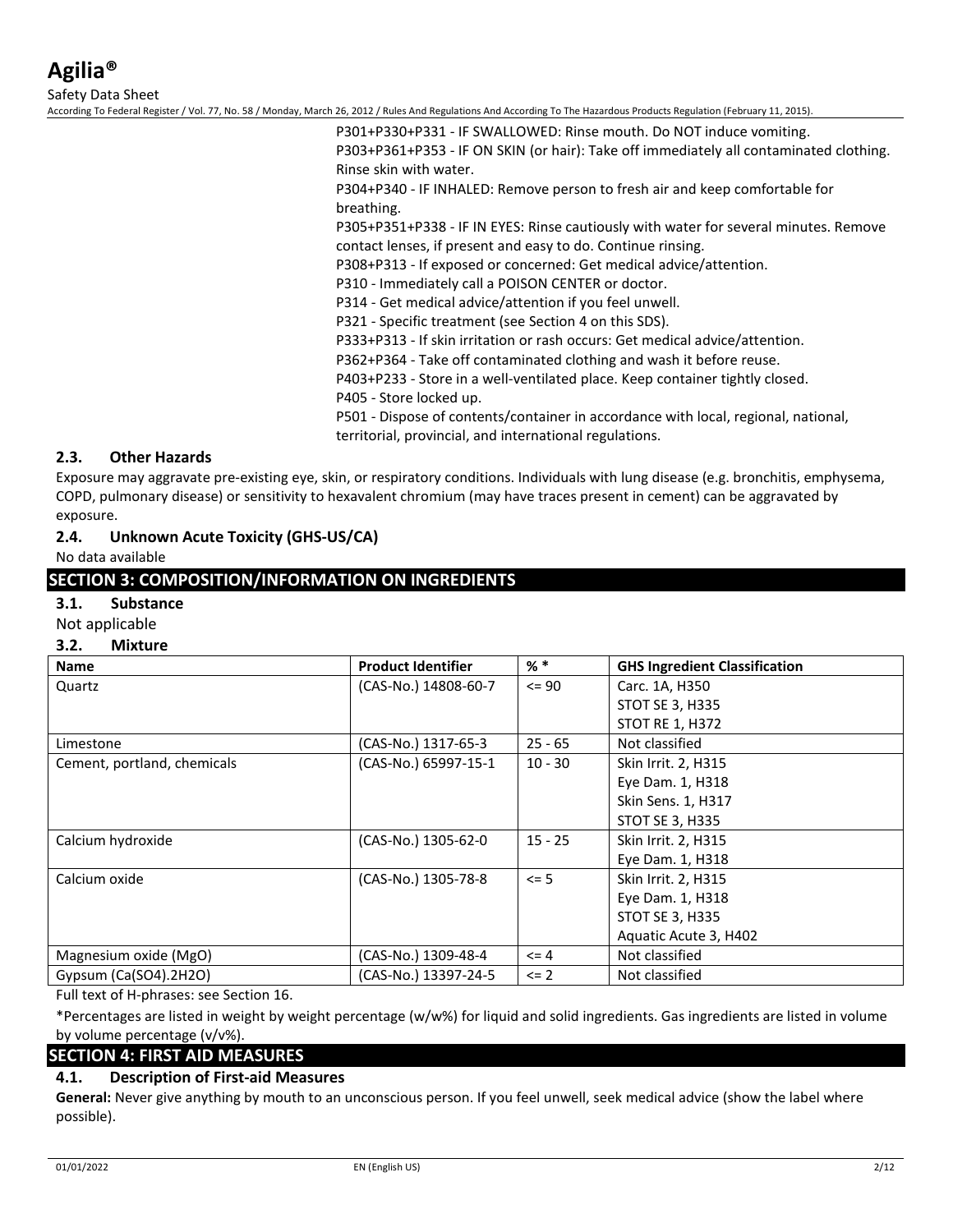Safety Data Sheet

According To Federal Register / Vol. 77, No. 58 / Monday, March 26, 2012 / Rules And Regulations And According To The Hazardous Products Regulation (February 11, 2015).

**Inhalation:** Remove to fresh air and keep at rest in a position comfortable for breathing. Immediately call a POISON CENTER or doctor/physician.

**Skin Contact:** Remove contaminated clothing. Immediately flush skin with plenty of water for at least 30 minutes. Wash contaminated clothing before reuse. Immediately call a POISON CENTER or doctor.

**Eye Contact:** Rinse cautiously with water for at least 30 minutes. Remove contact lenses, if present and easy to do. Continue rinsing. Get immediate medical advice/attention.

**Ingestion:** Rinse mouth. Do NOT induce vomiting. Obtain emergency medical attention.

### **4.2. Most Important Symptoms and Effects Both Acute and Delayed**

**General:** May cause respiratory irritation. Causes severe skin burns and eye damage. Skin sensitization. May cause cancer. Causes damage to organs through prolonged or repeated exposure.

**Inhalation:** Irritation of the respiratory tract and the other mucous membranes. May be corrosive to the respiratory tract. Some studies show that exposure to respirable crystalline silica (without silicosis) or that the disease silicosis may be associated with the increased incidence of several autoimmune disorders such as scleroderma (thickening of the skin), systemic lupus erythematosus, rheumatoid arthritis and diseases affecting the kidneys. Silicosis increases the risk of tuberculosis. Some studies show an increased incidence of chronic kidney disease and end-stage renal disease in workers exposed to respirable crystalline silica.

**Skin Contact:** Concrete may cause dry skin, discomfort, irritation, severe burns, and dermatitis. Exposure of sufficient duration to wet concrete can cause serious, potentially irreversible damage to skin, eye, respiratory and digestive tracts due to chemical (caustic) burns, including third degree burns. A skin exposure may be hazardous even if there is no pain or discomfort. Unhardened concrete is capable of causing dermatitis by irritation and allergy. Skin affected by dermatitis may include symptoms such as, redness, itching, rash, scaling, and cracking. Irritant dermatitis is caused by the physical properties of concrete including alkalinity and abrasion. Allergic contact dermatitis is caused by sensitization to hexavalent chromium (chromate) present in concrete. The reaction can range from a mild rash to severe skin ulcers. Persons already sensitized may react to the first contact with wet concrete. Others may develop allergic dermatitis after years of repeated contact with wet concrete. May cause an allergic skin reaction.

**Eye Contact:** Airborne dust may cause immediate or delayed irritation or inflammation. Eye contact with large amounts of dry powder or with wet cement can cause moderate eye irritation, chemical burns and blindness. Eye exposures require immediate first aid and medical attention to prevent significant damage to the eye.

**Ingestion:** Ingestion may cause adverse effects.

**Chronic Symptoms:** Long term exposure to respirable crystalline silica results in a significant risk of developing silicosis and other non-malignant respiratory disease, lung cancer, kidney effects, and immune system effects.

### **4.3. Indication of Any Immediate Medical Attention and Special Treatment Needed**

If exposed or concerned, get medical advice and attention. If medical advice is needed, have product container or label at hand.

### **SECTION 5: FIRE-FIGHTING MEASURES**

### **5.1. Extinguishing Media**

**Suitable Extinguishing Media:** Water spray, dry chemical, foam, carbon dioxide.

**Unsuitable Extinguishing Media:** Do not use a heavy water stream. Use of heavy stream of water may spread fire.

### **5.2. Special Hazards Arising From the Substance or Mixture**

**Fire Hazard:** Not considered flammable but may burn at high temperatures.

**Explosion Hazard:** Product is not explosive.

**Reactivity:** Wet cement is alkaline. As such it is incompatible with acids, ammonium salts, and aluminum metal. Hazardous reactions will not occur under normal conditions.

### **5.3. Advice for Firefighters**

**Precautionary Measures Fire:** Exercise caution when fighting any chemical fire.

**Firefighting Instructions:** Use water spray or fog for cooling exposed containers.

**Protection During Firefighting:** Do not enter fire area without proper protective equipment, including respiratory protection. **Hazardous Combustion Products**: Calcium oxides. Magnesium oxides. Silicon oxides. Sulfur oxides.

### **Reference to Other Sections**

Refer to Section 9 for flammability properties.

### **SECTION 6: ACCIDENTAL RELEASE MEASURES**

### **6.1. Personal Precautions, Protective Equipment and Emergency Procedures**

**General Measures:** Do not breathe vapor, mist, dust, or spray. Do not get in eyes, on skin, or on clothing. Do not handle until all safety precautions have been read and understood.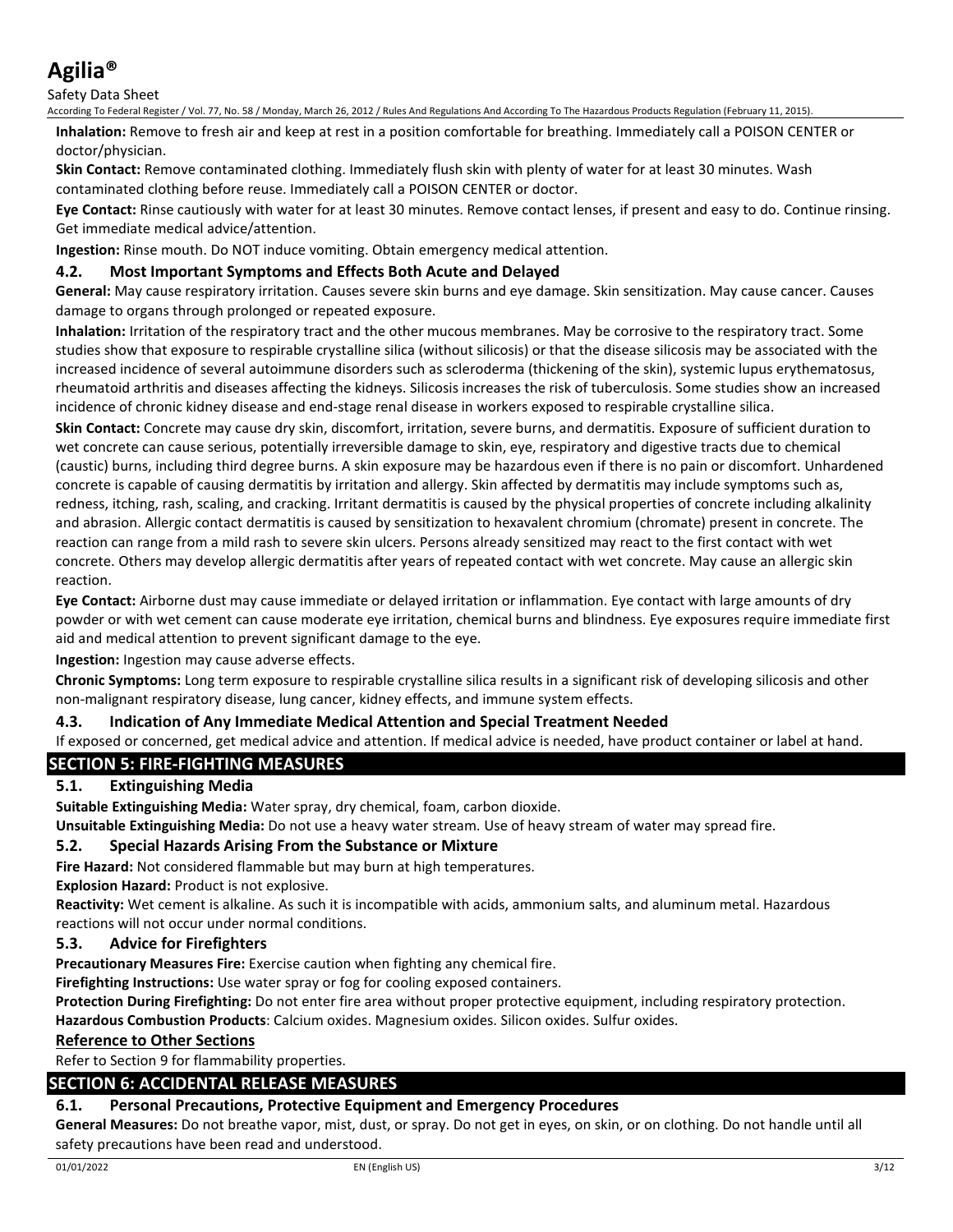Safety Data Sheet

According To Federal Register / Vol. 77, No. 58 / Monday, March 26, 2012 / Rules And Regulations And According To The Hazardous Products Regulation (February 11, 2015).

### **6.1.1. For Non-Emergency Personnel**

**Protective Equipment:** Use appropriate personal protective equipment (PPE).

**Emergency Procedures:** Evacuate unnecessary personnel.

### **6.1.2. For Emergency Personnel**

**Protective Equipment:** Equip cleanup crew with proper protection.

**Emergency Procedures:** Upon arrival at the scene, a first responder is expected to recognize the presence of dangerous goods, protect oneself and the public, secure the area, and call for the assistance of trained personnel as soon as conditions permit. Ventilate area.

### **6.2. Environmental Precautions**

Prevent entry to sewers and public waters.

### **6.3. Methods and Materials for Containment and Cleaning Up**

**For Containment:** Contain any spills with dikes or absorbents to prevent migration and entry into sewers or streams. As an immediate precautionary measure, isolate spill or leak area in all directions.

**Methods for Cleaning Up:** Clean up spills immediately and dispose of waste safely. Transfer spilled material to a suitable container for disposal. Contact competent authorities after a spill. Cautiously neutralize spilled liquid. Vacuum clean-up is preferred. If sweeping is required use a dust suppressant.

### **6.4. Reference to Other Sections**

See Section 8 for exposure controls and personal protection and Section 13 for disposal considerations.

### **SECTION 7: HANDLING AND STORAGE**

### **7.1. Precautions for Safe Handling**

**Additional Hazards When Processed:** Repeated or prolonged exposure to respirable (airborne) crystalline silica dust will cause lung damage in the form of silicosis. Symptoms will include progressively more difficult breathing, cough, fever, and weight loss. Heavy material- proper lifting methods or equipment.

**Precautions for Safe Handling:** Wash hands and other exposed areas with mild soap and water before eating, drinking or smoking and when leaving work. Avoid contact with eyes, skin and clothing. Do not get in eyes, on skin, or on clothing. Handle empty containers with care because they may still present a hazard. Do not breathe dust. Obtain special instructions before use. Do not handle until all safety precautions have been read and understood.

### **Handling Temperature:** Unlimited.

**Hygiene Measures:** Handle in accordance with good industrial hygiene and safety procedures.

### **7.2. Conditions for Safe Storage, Including Any Incompatibilities**

**Technical Measures:** Comply with applicable regulations.

**Storage Conditions:** Keep container closed when not in use. Store in a dry, cool place. Keep/Store away from direct sunlight, extremely high or low temperatures and incompatible materials. Store locked up/in a secure area.

**Incompatible Materials:** Acids. Oxidizers. Ammonium salts. Aluminum metal. Diazomethane. Phosphorus.

### **7.3. Specific End Use(s)**

Agilia® is used as a structural component in building and in construction.

### **SECTION 8: EXPOSURE CONTROLS/PERSONAL PROTECTION**

### **8.1. Control Parameters**

For substances listed in Section 3 that are not listed here, there are no established Exposure limits from the manufacturer, supplier, importer, or the appropriate advisory agency including: ACGIH (TLV), AIHA (WEEL), NIOSH (REL), OSHA (PEL), Canadian provincial governments, or the Mexican government.

| Quartz (14808-60-7) |                                |                                                                                                                                                                                                                                                                                  |
|---------------------|--------------------------------|----------------------------------------------------------------------------------------------------------------------------------------------------------------------------------------------------------------------------------------------------------------------------------|
| Mexico              | OEL TWA                        | $0.1 \text{ mg/m}^3$ (respirable fraction)                                                                                                                                                                                                                                       |
| <b>USA ACGIH</b>    | <b>ACGIH TWA</b>               | 0.025 mg/m <sup>3</sup> (respirable particulate matter)                                                                                                                                                                                                                          |
| <b>USA ACGIH</b>    | <b>ACGIH chemical category</b> | A2 - Suspected Human Carcinogen                                                                                                                                                                                                                                                  |
| <b>USA OSHA</b>     | OSHA PEL (TWA)                 | 50 μg/m <sup>3</sup> (Respirable crystalline silica)                                                                                                                                                                                                                             |
| <b>USA OSHA</b>     | OSHA PEL (TWA)                 | (250)/(%SiO2+5) mppcf TWA (respirable fraction)<br>(10)/(%SiO2+2) mg/m3 TWA (respirable fraction)<br>(For any operations or sectors for which the respirable crystalline<br>silica standard, 1910.1053, is stayed or otherwise not in effect, See 20<br>CFR 1910.1000 TABLE Z-3) |
| <b>USA NIOSH</b>    | NIOSH REL (TWA)                | 0.05 mg/m <sup>3</sup> (respirable dust)                                                                                                                                                                                                                                         |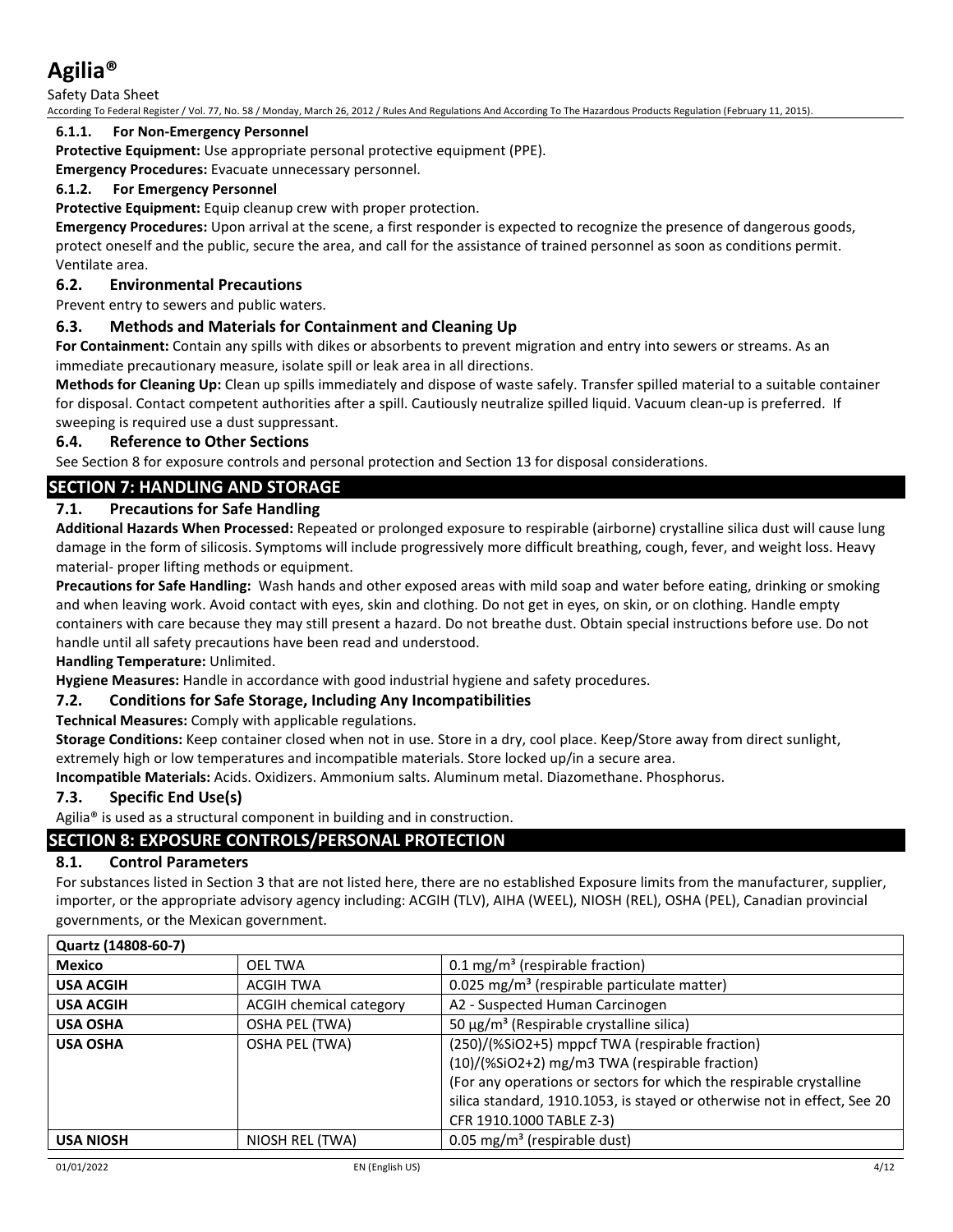Safety Data Sheet

| <b>USA IDLH</b>                          | <b>IDLH</b>                    | 50 mg/m <sup>3</sup> (respirable dust)                                       |
|------------------------------------------|--------------------------------|------------------------------------------------------------------------------|
| Alberta                                  | <b>OEL TWA</b>                 | 0.025 mg/m <sup>3</sup> (respirable particulate)                             |
| <b>British Columbia</b>                  | <b>OEL TWA</b>                 | $\overline{0.025}$ mg/m <sup>3</sup> (respirable)                            |
| <b>Manitoba</b>                          | <b>OEL TWA</b>                 | 0.025 mg/m <sup>3</sup> (respirable particulate matter)                      |
| <b>New Brunswick</b>                     | <b>OEL TWA</b>                 | 0.1 mg/m <sup>3</sup> (respirable fraction)                                  |
| <b>Newfoundland &amp; Labrador</b>       | <b>OEL TWA</b>                 | 0.025 mg/m <sup>3</sup> (respirable particulate matter)                      |
| Nova Scotia                              | <b>OEL TWA</b>                 | 0.025 mg/m <sup>3</sup> (respirable particulate matter)                      |
| Nunavut                                  | <b>OEL TWA</b>                 | 0.05 mg/m <sup>3</sup> (respirable fraction)                                 |
| <b>Northwest Territories</b>             | <b>OEL TWA</b>                 | 0.05 mg/m <sup>3</sup> (respirable fraction)                                 |
| <b>Ontario</b>                           | <b>OEL TWA</b>                 | 0.1 mg/m <sup>3</sup> (designated substances regulation-respirable)          |
| <b>Prince Edward Island</b>              | <b>OEL TWA</b>                 | 0.025 mg/m <sup>3</sup> (respirable particulate matter)                      |
| Québec                                   | <b>VEMP</b>                    | $0.1 \text{ mg/m}^3$ (respirable dust)                                       |
| Saskatchewan                             | OEL TWA                        | 0.05 mg/m <sup>3</sup> (respirable fraction (silica - crystalline (Trydimite |
|                                          |                                | removed))                                                                    |
| Yukon                                    | <b>OEL TWA</b>                 | 300 particle/mL (Silica - Quartz, crystalline)                               |
| Limestone (1317-65-3)                    |                                |                                                                              |
| <b>Mexico</b>                            | <b>OEL TWA</b>                 | $10 \text{ mg/m}^3$                                                          |
| <b>Mexico</b>                            | <b>OEL STEL</b>                | $20 \text{ mg/m}^3$                                                          |
| <b>USA OSHA</b>                          | <b>OSHA PEL (TWA)</b>          | 15 mg/m <sup>3</sup> (total dust)                                            |
|                                          |                                | 5 mg/m <sup>3</sup> (respirable fraction)                                    |
| <b>USA NIOSH</b>                         | NIOSH REL (TWA)                | 10 mg/m <sup>3</sup> (total dust)                                            |
|                                          |                                | 5 mg/m <sup>3</sup> (respirable dust)                                        |
| <b>Alberta</b>                           | <b>OEL TWA</b>                 | $10 \text{ mg/m}^3$                                                          |
| <b>British Columbia</b>                  | <b>OEL STEL</b>                | 20 mg/m <sup>3</sup> (total dust)                                            |
| <b>British Columbia</b>                  | <b>OEL TWA</b>                 | $\overline{10}$ mg/m <sup>3</sup> (total dust)                               |
|                                          |                                | 3 mg/m <sup>3</sup> (respirable fraction)                                    |
| <b>New Brunswick</b>                     | <b>OEL TWA</b>                 | 10 mg/m <sup>3</sup> (particulate matter containing no Asbestos and <1%      |
|                                          |                                | Crystalline silica)                                                          |
| Nunavut                                  | <b>OEL STEL</b>                | $20 \text{ mg/m}^3$                                                          |
| <b>Nunavut</b>                           | <b>OEL TWA</b>                 | $10 \text{ mg/m}^3$                                                          |
| <b>Northwest Territories</b>             | <b>OEL STEL</b>                | $20 \text{ mg/m}^3$                                                          |
| <b>Northwest Territories</b>             | <b>OEL TWA</b>                 | 10 mg/m $3$                                                                  |
| Québec                                   | <b>VEMP</b>                    | 10 mg/m <sup>3</sup> (Limestone, containing no Asbestos and <1% Crystalline  |
|                                          |                                | silica-total dust)                                                           |
| Saskatchewan                             | <b>OEL STEL</b>                | 20 mg/m <sup>3</sup>                                                         |
| Saskatchewan                             | OEL TWA                        | 10 mg/m <sup>3</sup>                                                         |
| Yukon                                    | <b>OEL STEL</b>                | 20 mg/m <sup>3</sup>                                                         |
| Yukon                                    | <b>OEL TWA</b>                 | 30 mppcf                                                                     |
|                                          |                                | $10 \text{ mg/m}^3$                                                          |
| Cement, portland, chemicals (65997-15-1) |                                |                                                                              |
| <b>Mexico</b>                            | <b>OEL TWA</b>                 | 10 mg/m $3$                                                                  |
| <b>Mexico</b>                            | <b>OEL STEL</b>                | $20 \text{ mg/m}^3$                                                          |
| <b>USA ACGIH</b>                         | <b>ACGIH TWA</b>               | 1 mg/m <sup>3</sup> (particulate matter containing no asbestos and <1%       |
|                                          |                                | crystalline silica, respirable particulate matter)                           |
| <b>USA ACGIH</b>                         | <b>ACGIH chemical category</b> | Not Classifiable as a Human Carcinogen                                       |
| <b>USA OSHA</b>                          | <b>OSHA PEL (TWA)</b>          | 15 mg/m <sup>3</sup> (total dust)                                            |
|                                          |                                | 5 mg/m <sup>3</sup> (respirable fraction)                                    |
| <b>USA OSHA</b>                          | <b>OSHA PEL (TWA)</b>          | 50 mppcf (<1% Crystalline silica)                                            |
|                                          |                                | (See 29 CFR 1910.1000 TABLE Z-3)                                             |
| <b>USA NIOSH</b>                         | NIOSH REL (TWA)                | 10 mg/m <sup>3</sup> (total dust)                                            |
|                                          |                                | 5 mg/m <sup>3</sup> (respirable dust)                                        |
| <b>USA IDLH</b>                          | <b>IDLH</b>                    | 5000 mg/m <sup>3</sup>                                                       |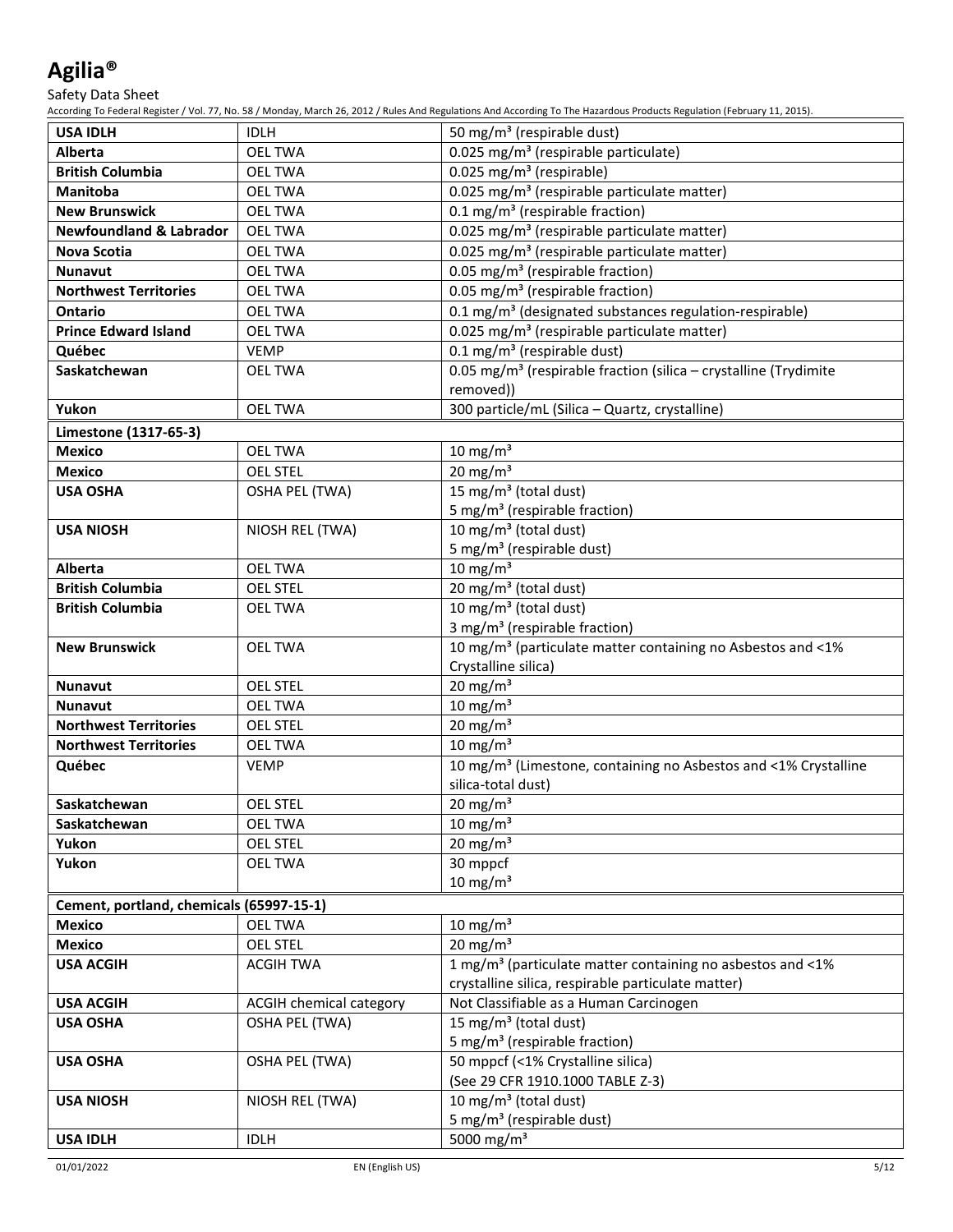### Safety Data Sheet

| <b>Alberta</b>                     | <b>OEL TWA</b>        | $10 \text{ mg/m}^3$                                                                |  |
|------------------------------------|-----------------------|------------------------------------------------------------------------------------|--|
| <b>British Columbia</b>            | <b>OEL TWA</b>        | 1 mg/m <sup>3</sup> (particulate matter containing no Asbestos and <1%             |  |
|                                    |                       | Crystalline silica-respirable particulate)                                         |  |
| Manitoba                           | <b>OEL TWA</b>        | 1 mg/m <sup>3</sup> (particulate matter containing no Asbestos and <1%             |  |
|                                    |                       | Crystalline silica-respirable particulate matter)                                  |  |
| <b>New Brunswick</b>               | <b>OEL TWA</b>        | 10 mg/m <sup>3</sup> (particulate matter containing no Asbestos and <1%            |  |
|                                    |                       | Crystalline silica)                                                                |  |
| <b>Newfoundland &amp; Labrador</b> | <b>OEL TWA</b>        | 1 mg/m <sup>3</sup> (particulate matter containing no Asbestos and <1%             |  |
|                                    |                       | Crystalline silica-respirable particulate matter)                                  |  |
| Nova Scotia                        | <b>OEL TWA</b>        | 1 mg/m <sup>3</sup> (particulate matter containing no Asbestos and <1%             |  |
|                                    |                       | Crystalline silica-respirable particulate matter)                                  |  |
| <b>Nunavut</b>                     | <b>OEL STEL</b>       | $20 \text{ mg/m}^3$                                                                |  |
| <b>Nunavut</b>                     | <b>OEL TWA</b>        | $10 \text{ mg/m}^3$                                                                |  |
| <b>Northwest Territories</b>       | <b>OEL STEL</b>       | $20 \text{ mg/m}^3$                                                                |  |
| <b>Northwest Territories</b>       | <b>OEL TWA</b>        | 10 mg/m $3$                                                                        |  |
| <b>Ontario</b>                     | <b>OEL TWA</b>        | 1 mg/m <sup>3</sup> (containing no Asbestos and <1% Crystalline silica-respirable) |  |
| <b>Prince Edward Island</b>        | <b>OEL TWA</b>        | 1 mg/m <sup>3</sup> (particulate matter containing no Asbestos and <1%             |  |
|                                    |                       | Crystalline silica-respirable particulate matter)                                  |  |
| Québec                             | <b>VEMP</b>           | 10 mg/m <sup>3</sup> (containing no Asbestos and <1% Crystalline silica-total      |  |
|                                    |                       | dust)                                                                              |  |
|                                    |                       | 5 mg/m <sup>3</sup> (containing no Asbestos and <1% Crystalline silica-respirable  |  |
|                                    |                       | dust)                                                                              |  |
| Saskatchewan                       | <b>OEL STEL</b>       | $20 \text{ mg/m}^3$                                                                |  |
| Saskatchewan                       | <b>OEL TWA</b>        | $10 \text{ mg/m}^3$                                                                |  |
| Yukon                              | <b>OEL STEL</b>       | $20 \text{ mg/m}^3$                                                                |  |
| Yukon                              | <b>OEL TWA</b>        | 30 mppcf                                                                           |  |
|                                    |                       | $10 \text{ mg/m}^3$                                                                |  |
| Calcium hydroxide (1305-62-0)      |                       |                                                                                    |  |
| <b>Mexico</b>                      | <b>OEL TWA</b>        | 5 mg/ $m3$                                                                         |  |
| <b>USA ACGIH</b>                   | <b>ACGIH TWA</b>      | 5 mg/ $m3$                                                                         |  |
| <b>USA OSHA</b>                    | <b>OSHA PEL (TWA)</b> | 15 mg/m <sup>3</sup> (total dust)                                                  |  |
|                                    |                       | 5 mg/m <sup>3</sup> (respirable fraction)                                          |  |
| <b>USA NIOSH</b>                   | NIOSH REL (TWA)       | 5 mg/ $m3$                                                                         |  |
| <b>Alberta</b>                     | <b>OEL TWA</b>        | 5 mg/ $m3$                                                                         |  |
| <b>British Columbia</b>            | <b>OEL TWA</b>        | 5 mg/ $m3$                                                                         |  |
| Manitoba                           | <b>OEL TWA</b>        | 5 mg/ $m3$                                                                         |  |
| <b>New Brunswick</b>               | OEL TWA               | 5 mg/ $m3$                                                                         |  |
| <b>Newfoundland &amp; Labrador</b> | <b>OEL TWA</b>        | 5 mg/ $m3$                                                                         |  |
| <b>Nova Scotia</b>                 | <b>OEL TWA</b>        | 5 mg/ $m3$                                                                         |  |
| Nunavut                            | <b>OEL STEL</b>       | 10 mg/m $3$                                                                        |  |
| <b>Nunavut</b>                     | <b>OEL TWA</b>        | 5 mg/ $m3$                                                                         |  |
| <b>Northwest Territories</b>       | <b>OEL STEL</b>       | 10 mg/m $3$                                                                        |  |
| <b>Northwest Territories</b>       | <b>OEL TWA</b>        | 5 mg/ $m3$                                                                         |  |
| Ontario                            | <b>OEL TWA</b>        | 5 mg/ $m3$                                                                         |  |
| <b>Prince Edward Island</b>        | <b>OEL TWA</b>        | 5 mg/ $m3$                                                                         |  |
| Québec                             | <b>VEMP</b>           | 5 mg/ $m3$                                                                         |  |
| Saskatchewan                       | <b>OEL STEL</b>       | 10 mg/m $3$                                                                        |  |
| Saskatchewan                       | OEL TWA               | 5 mg/ $m3$                                                                         |  |
| Yukon                              | <b>OEL STEL</b>       | $10 \text{ mg/m}^3$                                                                |  |
| Yukon                              | <b>OEL TWA</b>        | 5 mg/ $m3$                                                                         |  |
| Calcium oxide (1305-78-8)          |                       |                                                                                    |  |
| <b>Mexico</b>                      | <b>OEL TWA</b>        | 2 mg/ $m3$                                                                         |  |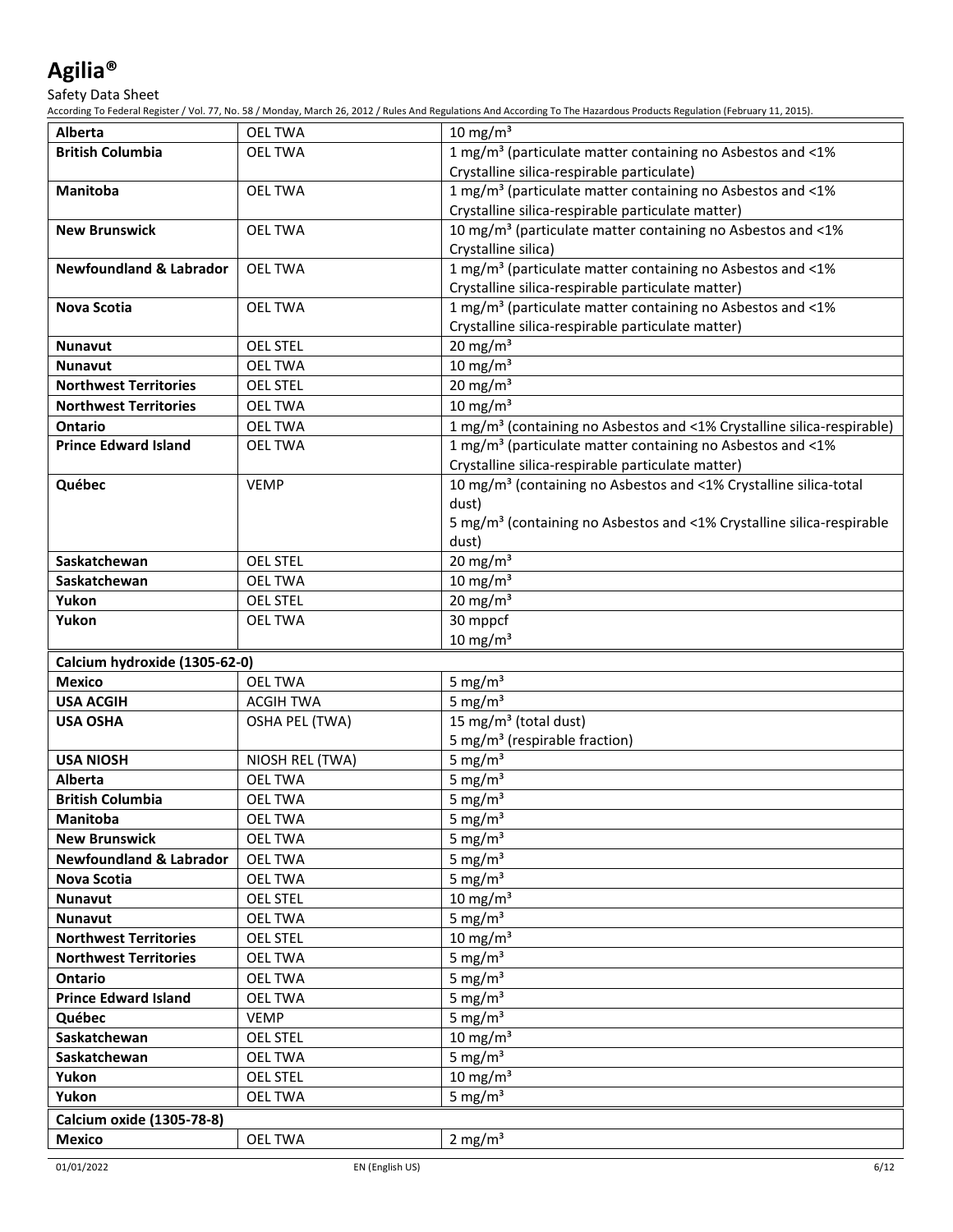Safety Data Sheet

| <b>USA ACGIH</b>                                   | <b>ACGIH TWA</b>                                        | 2 mg/ $m3$                                                                               |  |
|----------------------------------------------------|---------------------------------------------------------|------------------------------------------------------------------------------------------|--|
| <b>USA OSHA</b>                                    | <b>OSHA PEL (TWA)</b>                                   | 5 mg/ $m3$                                                                               |  |
| <b>USA NIOSH</b>                                   | NIOSH REL (TWA)                                         | 2 mg/m $3$                                                                               |  |
| <b>USA IDLH</b>                                    | <b>IDLH</b>                                             | 25 mg/ $m3$                                                                              |  |
| Alberta                                            | <b>OEL TWA</b>                                          | 2 mg/ $m3$                                                                               |  |
| <b>British Columbia</b>                            | <b>OEL TWA</b>                                          | 2 mg/ $m3$                                                                               |  |
| <b>Manitoba</b>                                    | <b>OEL TWA</b>                                          | 2 mg/ $m3$                                                                               |  |
| <b>New Brunswick</b>                               | <b>OEL TWA</b>                                          | 2 mg/ $m3$                                                                               |  |
| <b>Newfoundland &amp; Labrador</b>                 | <b>OEL TWA</b>                                          | 2 mg/m $3$                                                                               |  |
| <b>Nova Scotia</b>                                 | <b>OEL TWA</b>                                          | 2 mg/ $m3$                                                                               |  |
| <b>Nunavut</b>                                     | <b>OEL STEL</b>                                         | 4 mg/m <sup>3</sup>                                                                      |  |
| <b>Nunavut</b>                                     | <b>OEL TWA</b>                                          | 2 mg/ $m3$                                                                               |  |
| <b>Northwest Territories</b>                       | <b>OEL STEL</b>                                         | 4 mg/m $3$                                                                               |  |
| <b>Northwest Territories</b>                       | <b>OEL TWA</b>                                          | 2 mg/ $m3$                                                                               |  |
| <b>Ontario</b>                                     | <b>OEL TWA</b>                                          | 2 mg/m $3$                                                                               |  |
| <b>Prince Edward Island</b>                        | <b>OEL TWA</b>                                          | 2 mg/m $3$                                                                               |  |
| Québec                                             | <b>VEMP</b>                                             | 2 mg/ $m3$                                                                               |  |
| Saskatchewan                                       | <b>OEL STEL</b>                                         | 4 mg/m <sup>3</sup>                                                                      |  |
| Saskatchewan                                       | <b>OEL TWA</b>                                          | 2 mg/m $3$                                                                               |  |
| Yukon                                              | <b>OEL STEL</b>                                         | 4 mg/m $3$                                                                               |  |
| Yukon                                              | <b>OEL TWA</b>                                          | 2 mg/ $m3$                                                                               |  |
|                                                    |                                                         |                                                                                          |  |
| Magnesium oxide (MgO) (1309-48-4)<br><b>Mexico</b> | <b>OEL TWA</b>                                          | 10 mg/m <sup>3</sup> (fume)                                                              |  |
| <b>USA ACGIH</b>                                   | <b>ACGIH TWA</b>                                        | 10 mg/m <sup>3</sup> (inhalable particulate matter)                                      |  |
| <b>USA ACGIH</b>                                   |                                                         | Not Classifiable as a Human Carcinogen                                                   |  |
| <b>USA OSHA</b>                                    | <b>ACGIH chemical category</b><br><b>OSHA PEL (TWA)</b> | 15 mg/m <sup>3</sup> (fume, total particulate)                                           |  |
|                                                    | <b>IDLH</b>                                             | 750 mg/m <sup>3</sup> (fume)                                                             |  |
| <b>USA IDLH</b><br>Alberta                         | <b>OEL TWA</b>                                          | 10 mg/m $3$ (fume)                                                                       |  |
|                                                    |                                                         |                                                                                          |  |
| <b>British Columbia</b>                            | <b>OEL STEL</b>                                         | 10 mg/m <sup>3</sup> (respirable dust and fume)                                          |  |
| <b>British Columbia</b>                            | <b>OEL TWA</b>                                          | 10 mg/m <sup>3</sup> (fume, inhalable)<br>3 mg/m <sup>3</sup> (respirable dust and fume) |  |
| <b>Manitoba</b>                                    |                                                         |                                                                                          |  |
| <b>New Brunswick</b>                               | <b>OEL TWA</b><br><b>OEL TWA</b>                        | 10 mg/m <sup>3</sup> (inhalable particulate matter)<br>10 mg/m $3$ (fume)                |  |
| <b>Newfoundland &amp; Labrador</b>                 | <b>OEL TWA</b>                                          | 10 mg/m <sup>3</sup> (inhalable particulate matter)                                      |  |
| Nova Scotia                                        | <b>OEL TWA</b>                                          | 10 mg/m <sup>3</sup> (inhalable particulate matter)                                      |  |
| Nunavut                                            | <b>OEL STEL</b>                                         | 20 mg/m <sup>3</sup> (inhalable fraction)                                                |  |
| <b>Nunavut</b>                                     | <b>OEL TWA</b>                                          | 10 mg/m <sup>3</sup> (inhalable fraction)                                                |  |
| <b>Northwest Territories</b>                       | <b>OEL STEL</b>                                         | 20 mg/m <sup>3</sup> (inhalable fraction)                                                |  |
| <b>Northwest Territories</b>                       | <b>OEL TWA</b>                                          | 10 mg/m <sup>3</sup> (inhalable fraction)                                                |  |
| Ontario                                            | <b>OEL TWA</b>                                          | 10 mg/m <sup>3</sup> (inhalable particulate matter)                                      |  |
| <b>Prince Edward Island</b>                        | <b>OEL TWA</b>                                          | 10 mg/m <sup>3</sup> (inhalable particulate matter)                                      |  |
| Québec                                             | VEMP (OEL TWA)                                          | 10 mg/m <sup>3</sup> (inahalable dust)                                                   |  |
| Saskatchewan                                       | <b>OEL STEL</b>                                         | 20 mg/m <sup>3</sup> (inhalable fraction)                                                |  |
|                                                    |                                                         | 10 mg/m <sup>3</sup> (inhalable fraction)                                                |  |
| Saskatchewan                                       | <b>OEL TWA</b>                                          | 10 mg/m $3$ (fume)                                                                       |  |
| Yukon<br>Yukon                                     | <b>OEL STEL</b><br><b>OEL TWA</b>                       | 10 mg/m <sup>3</sup> (fume)                                                              |  |
|                                                    |                                                         |                                                                                          |  |
| Gypsum (Ca(SO4).2H2O) (13397-24-5)                 |                                                         |                                                                                          |  |
| <b>Mexico</b>                                      | <b>OEL TWA</b>                                          | 10 mg/m <sup>3</sup> (inhalable fraction)                                                |  |
| <b>USA ACGIH</b>                                   | <b>ACGIH TWA</b>                                        | 10 mg/m <sup>3</sup> (inhalable particulate matter)                                      |  |
| <b>USA OSHA</b>                                    | <b>OSHA PEL (TWA)</b>                                   | 15 mg/m <sup>3</sup> (total dust)                                                        |  |
|                                                    |                                                         | 5 mg/m <sup>3</sup> (respirable fraction)                                                |  |
| <b>USA NIOSH</b>                                   | NIOSH REL (TWA)                                         | 10 mg/m <sup>3</sup> (total dust)                                                        |  |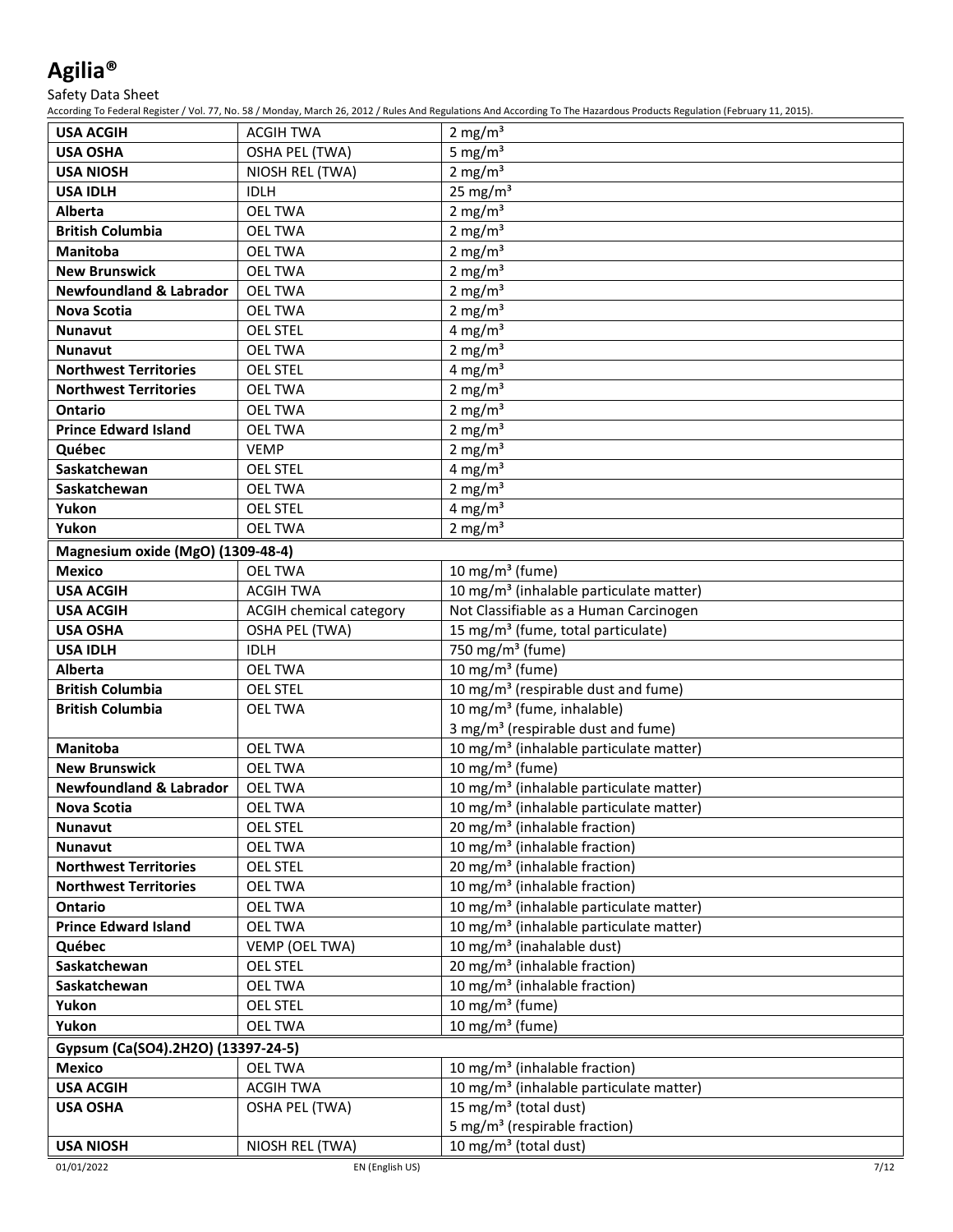### Safety Data Sheet

According To Federal Register / Vol. 77, No. 58 / Monday, March 26, 2012 / Rules And Regulations And According To The Hazardous Products Regulation (February 11, 2015).

|                                    |                 | 5 mg/m <sup>3</sup> (respirable dust)                                             |
|------------------------------------|-----------------|-----------------------------------------------------------------------------------|
| <b>Alberta</b>                     | OEL TWA         | 10 mg/m <sup>3</sup>                                                              |
| <b>British Columbia</b>            | <b>OEL STEL</b> | 20 mg/m <sup>3</sup> (total dust)                                                 |
| <b>British Columbia</b>            | <b>OEL TWA</b>  | 10 mg/m <sup>3</sup> (total dust)                                                 |
|                                    |                 | 3 mg/m <sup>3</sup> (respirable fraction)                                         |
|                                    |                 | 10 mg/m <sup>3</sup> (regulated under Calcium sulfate-inhalable)                  |
| <b>Manitoba</b>                    | <b>OEL TWA</b>  | 10 mg/m <sup>3</sup> (inhalable particulate matter (Calcium sulfate))             |
| <b>Newfoundland &amp; Labrador</b> | <b>OEL TWA</b>  | 10 mg/m <sup>3</sup> (inhalable particulate matter (Calcium sulfate))             |
| <b>Nova Scotia</b>                 | OEL TWA         | 10 mg/m <sup>3</sup> (inhalable particulate matter (Calcium sulfate))             |
| <b>Ontario</b>                     | <b>OEL TWA</b>  | 10 mg/m <sup>3</sup> (inhalable particulate matter (Calcium sulfate))             |
| <b>Prince Edward Island</b>        | <b>OEL TWA</b>  | 10 mg/m <sup>3</sup> (inhalable particulate matter (Calcium sulfate))             |
| Québec                             | VEMP (OEL TWA)  | 10 mg/m <sup>3</sup> (containing no Asbestos and <1% Crystalline silica-inhalable |
|                                    |                 | dust)                                                                             |
| Saskatchewan                       | <b>OEL STEL</b> | 20 mg/m <sup>3</sup>                                                              |
| Saskatchewan                       | <b>OEL TWA</b>  | 10 mg/m <sup>3</sup>                                                              |
| Yukon                              | <b>OEL STEL</b> | 20 mg/m <sup>3</sup>                                                              |
| Yukon                              | <b>OEL TWA</b>  | 30 mppcf                                                                          |
|                                    |                 | 10 mg/m <sup>3</sup>                                                              |

### **8.2. Exposure Controls**

**Appropriate Engineering Controls:** Emergency eye wash fountains and safety showers should be available in the immediate vicinity of any potential exposure. Ensure adequate ventilation, especially in confined areas. Ensure all national/local regulations are observed.

**Personal Protective Equipment:** Gloves. Protective clothing. Protective goggles. Insufficient ventilation: wear NIOSH-approved respiratory protection.



**Materials for Protective Clothing:** Chemically resistant materials and fabrics.

**Hand Protection:** Wear protective gloves.

**Eye and Face Protection:** Chemical safety goggles.

**Skin and Body Protection:** Wear suitable protective clothing.

**Respiratory Protection:** If exposure limits are exceeded or irritation is experienced, approved respiratory protection should be worn. **Other Information:** When using, do not eat, drink or smoke.

### **SECTION 9: PHYSICAL AND CHEMICAL PROPERTIES**

| <b>Information on Basic Physical and Chemical Properties</b><br>9.1. |                      |                                                                        |
|----------------------------------------------------------------------|----------------------|------------------------------------------------------------------------|
| <b>Physical State</b>                                                | $\ddot{\phantom{a}}$ | Liquid                                                                 |
| Appearance                                                           |                      | Semi-Fluid, Flowable, Granular Paste - Variety of Color (Usually Gray) |
| Odor                                                                 |                      | None                                                                   |
| <b>Odor Threshold</b>                                                |                      | Not available                                                          |
| рH                                                                   |                      | $12 - 13$                                                              |
| <b>Evaporation Rate</b>                                              |                      | Not available                                                          |
| <b>Melting Point</b>                                                 |                      | Not available                                                          |
| <b>Freezing Point</b>                                                |                      | Not available                                                          |
| <b>Boiling Point</b>                                                 |                      | $>$ 1000 °C ( $>$ 1832 °F)                                             |
| <b>Flash Point</b>                                                   | ٠                    | Not available                                                          |
| <b>Auto-ignition Temperature</b>                                     |                      | Not available                                                          |
| <b>Decomposition Temperature</b>                                     |                      | Not available                                                          |
| Flammability (solid, gas)                                            |                      | Not applicable                                                         |
| Lower Flammable Limit                                                |                      | Not available                                                          |
| Upper Flammable Limit                                                |                      | Not available                                                          |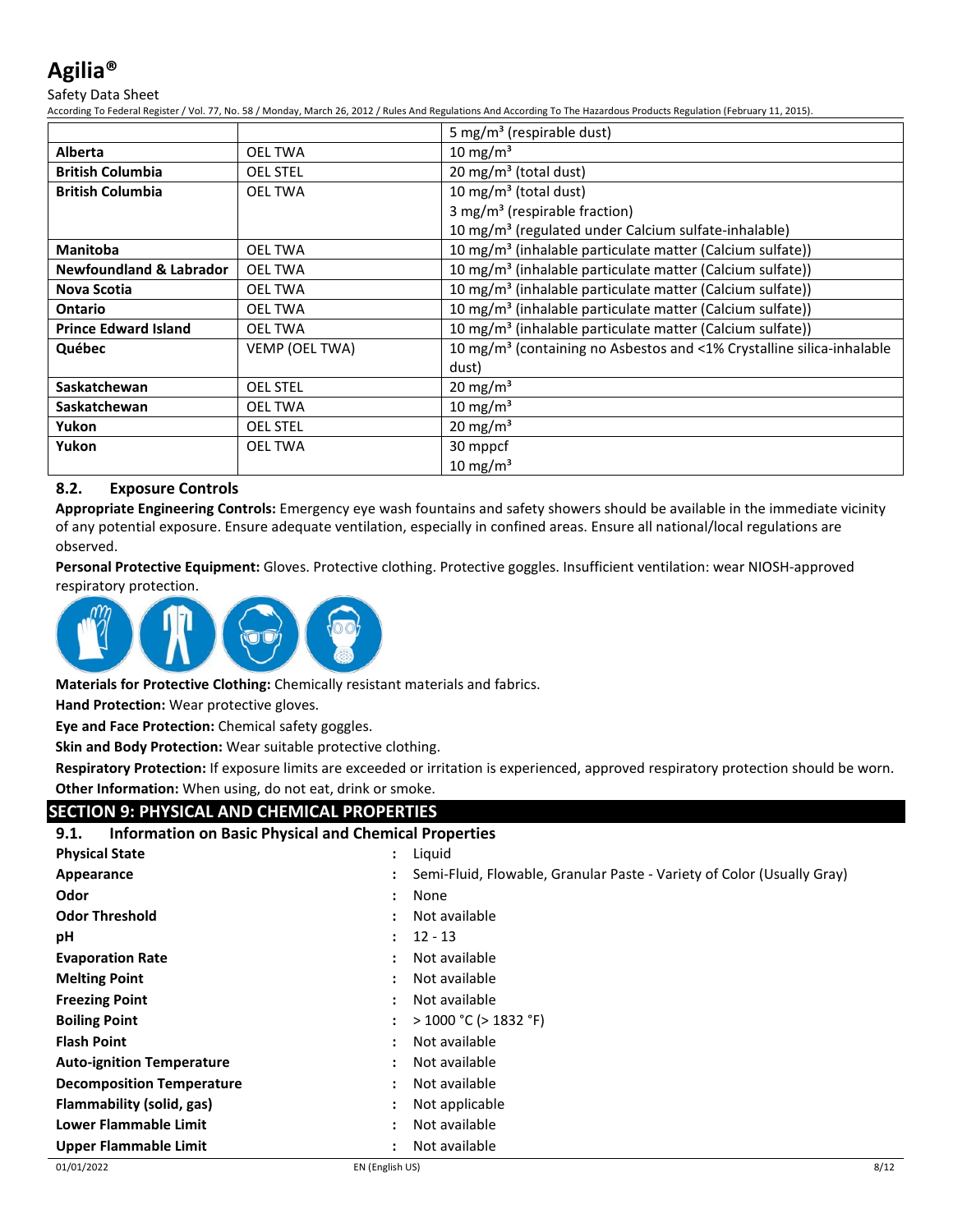Safety Data Sheet

According To Federal Register / Vol. 77, No. 58 / Monday, March 26, 2012 / Rules And Regulations And According To The Hazardous Products Regulation (February 11, 2015).

| <b>Vapor Pressure</b>                         | Not available             |
|-----------------------------------------------|---------------------------|
| <b>Relative Vapor Density at 20°C</b>         | Not available             |
| <b>Relative Density</b>                       | Not available             |
| <b>Specific Gravity</b>                       | 1.9-2.4 (Water = 1)       |
| Solubility                                    | Water: Slight (0.1 - 10%) |
| <b>Partition Coefficient: N-Octanol/Water</b> | Not available             |
| <b>Viscosity</b>                              | Varies                    |

### **SECTION 10: STABILITY AND REACTIVITY**

**10.1. Reactivity:** Wet cement is alkaline. As such it is incompatible with acids, ammonium salts, and aluminum metal. Hazardous reactions will not occur under normal conditions.

**10.2. Chemical Stability:** Stable under recommended handling and storage conditions (see Section 7).

**10.3. Possibility of Hazardous Reactions:** Hazardous polymerization will not occur.

**10.4. Conditions to Avoid:** Incompatible materials. Direct sunlight, extremely high or low temperatures, and incompatible materials.

**10.5. Incompatible Materials:** Acids. Oxidizers. Ammonium salts. Aluminum metal. Diazomethane. Phosphorus.

**10.6. Hazardous Decomposition Products:** Thermal decomposition may produce: Calcium oxides. Oxides of magnesium. Silicon oxides. Sulfur oxides.

### **SECTION 11: TOXICOLOGICAL INFORMATION**

### **11.1. Information on Toxicological Effects - Product**

**Acute Toxicity (Oral):** Not classified

**Acute Toxicity (Dermal):** Not classified

**Acute Toxicity (Inhalation):** Not classified

**LD50 and LC50 Data:** Not available

**Skin Corrosion/Irritation:** Causes severe skin burns and eye damage.

**pH:** 12 - 13

**Eye Damage/Irritation:** Causes serious eye damage.

**pH:** 12 - 13

**Respiratory or Skin Sensitization:** May cause an allergic skin reaction.

**Germ Cell Mutagenicity:** Not classified

**Carcinogenicity:** May cause cancer (Inhalation).

**Specific Target Organ Toxicity (Repeated Exposure):** Causes damage to organs (lung/respiratory system) through prolonged or repeated exposure (Inhalation).

**Reproductive Toxicity:** Not classified

**Specific Target Organ Toxicity (Single Exposure):** May cause respiratory irritation.

**Aspiration Hazard:** Not classified

**Symptoms/Injuries After Inhalation:** Irritation of the respiratory tract and the other mucous membranes. May be corrosive to the respiratory tract. Some studies show that exposure to respirable crystalline silica (without silicosis) or that the disease silicosis may be associated with the increased incidence of several autoimmune disorders such as scleroderma (thickening of the skin), systemic lupus erythematosus, rheumatoid arthritis and diseases affecting the kidneys. Silicosis increases the risk of tuberculosis. Some studies show an increased incidence of chronic kidney disease and end-stage renal disease in workers exposed to respirable crystalline silica.

**Symptoms/Injuries After Skin Contact:** May cause an allergic skin reaction. May cause skin to become dry or cracked. Redness, pain, swelling, itching, burning, dryness, and dermatitis.

**Symptoms/Injuries After Eye Contact:** Causes permanent damage to the cornea, iris, or conjunctiva. Concrete may cause immediate or delayed irritation or inflammation. Eye contact with wet concrete can cause moderate eye irritation, chemical burns and blindness. Eye exposures require immediate first aid and medical attention to prevent significant damage to the eye.

**Symptoms/Injuries After Ingestion:** Ingestion may cause adverse effects.

**Chronic Symptoms:** Long term exposure to respirable crystalline silica results in a significant risk of developing silicosis and other nonmalignant respiratory disease, lung cancer, kidney effects, and immune system effects.

### **11.2. Information on Toxicological Effects - Ingredient(s)**

**LD50 and LC50 Data:**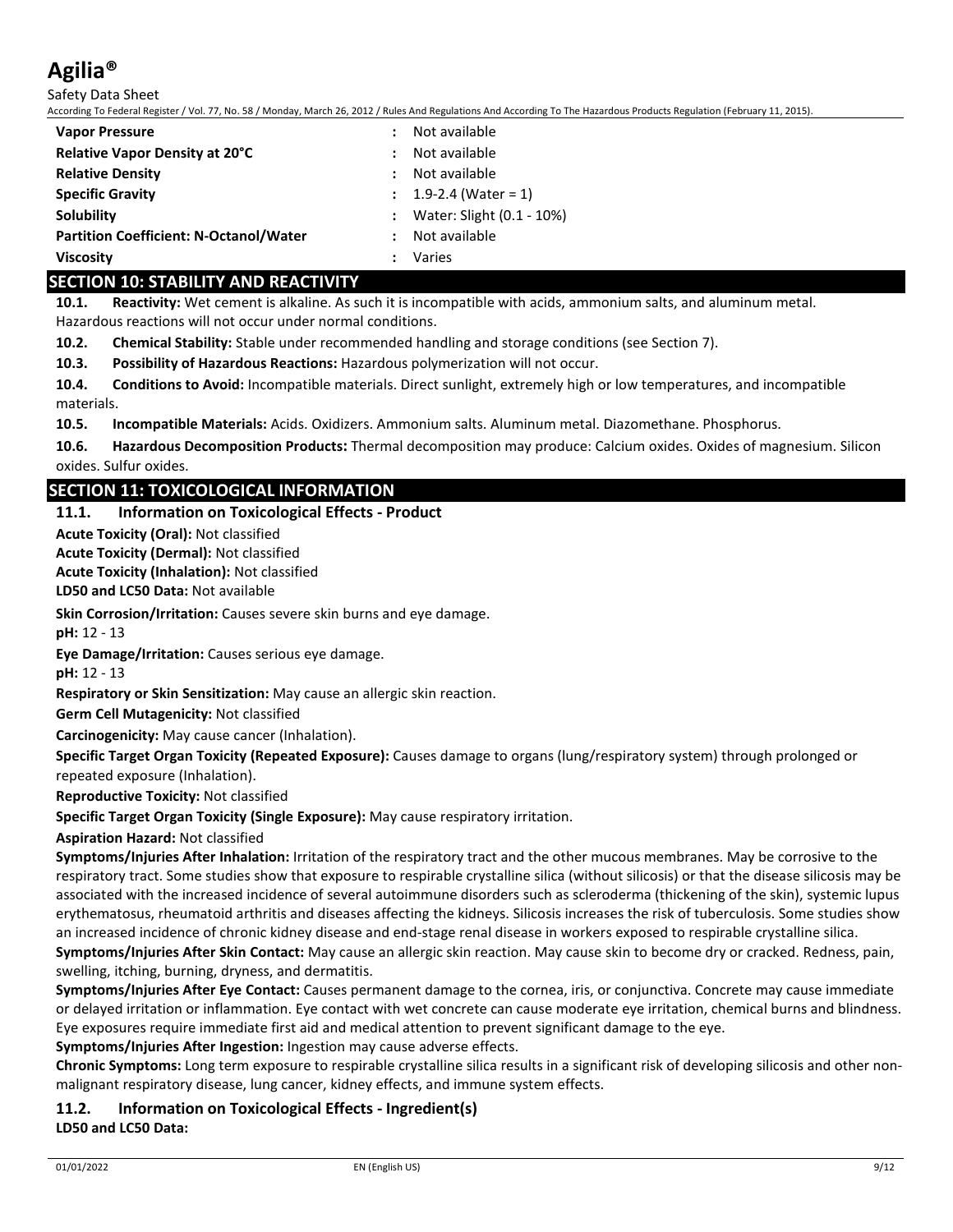Safety Data Sheet

According To Federal Register / Vol. 77, No. 58 / Monday, March 26, 2012 / Rules And Regulations And According To The Hazardous Products Regulation (February 11, 2015).

| Quartz (14808-60-7)                              |                                               |  |
|--------------------------------------------------|-----------------------------------------------|--|
| LD50 Oral Rat                                    | > 5000 mg/kg                                  |  |
| <b>LD50 Dermal Rat</b>                           | > 5000 mg/kg                                  |  |
| Calcium hydroxide (1305-62-0)                    |                                               |  |
| LD50 Oral Rat                                    | 7340 mg/kg                                    |  |
| <b>LD50 Dermal Rat</b>                           | > 2500 mg/kg                                  |  |
| Calcium oxide (1305-78-8)                        |                                               |  |
| LD50 Oral Rat                                    | > 2000 mg/kg                                  |  |
| <b>LD50 Dermal Rabbit</b>                        | > 2500 mg/kg                                  |  |
| Magnesium oxide (MgO) (1309-48-4)                |                                               |  |
| <b>LD50 Oral Rat</b>                             | 3870 mg/kg                                    |  |
| Quartz (14808-60-7)                              |                                               |  |
| <b>IARC Group</b>                                | 1                                             |  |
| <b>National Toxicology Program (NTP) Status</b>  | Known Human Carcinogens.                      |  |
| <b>OSHA Hazard Communication Carcinogen List</b> | In OSHA Hazard Communication Carcinogen list. |  |
| <b>SECTION 12: ECOLOGICAL INFORMATION</b>        |                                               |  |

### **12.1. Toxicity**

**Ecology - General:** High pH (alkalinity) of product may be harmful to aquatic life.

| Calcium oxide (1305-78-8) |  |  |
|---------------------------|--|--|
|                           |  |  |

**LC50 Fish 1** 50.6 mg/l

### **12.2. Persistence and Degradability**

|                                      | $^{\rm !}$ Agilia®, Agilia® Architectural, Agilia® Vertical, Agilia® Horizontal, Agilia® Industrial, Agilia® BlockFill |
|--------------------------------------|------------------------------------------------------------------------------------------------------------------------|
| <b>Persistence and Degradability</b> | Not established.                                                                                                       |

### **12.3. Bioaccumulative Potential**

| Agilia®, Agilia® Architectural, Agilia® Vertical, Agilia® Horizontal, Agilia® Industrial, Agilia® BlockFill |                      |  |
|-------------------------------------------------------------------------------------------------------------|----------------------|--|
| <b>Bioaccumulative Potential</b>                                                                            | Not established.     |  |
| Calcium hydroxide (1305-62-0)                                                                               |                      |  |
| <b>BCF Fish 1</b>                                                                                           | (no bioaccumulation) |  |
| Calcium oxide (1305-78-8)                                                                                   |                      |  |
| <b>BCF Fish 1</b>                                                                                           | (no bioaccumulation) |  |

### **12.4. Mobility in Soil**

Not available

### **12.5. Other Adverse Effects**

**Other Information:** Avoid release to the environment.

### **SECTION 13: DISPOSAL CONSIDERATIONS**

### **13.1. Waste treatment methods**

**Waste Disposal Recommendations:** Dispose of waste material in accordance with all local, regional, national, provincial, territorial and international regulations.

**Ecology - Waste Materials:** Avoid release to the environment.

### **SECTION 14: TRANSPORT INFORMATION**

The shipping description(s) stated herein were prepared in accordance with certain assumptions at the time the SDS was authored, and can vary based on a number of variables that may or may not have been known at the time the SDS was issued.

- 14.1. In Accordance with DOT Not regulated for transport
- **14.2. In Accordance with IMDG** Not regulated for transport
- 14.3. In Accordance with IATA Not regulated for transport
- **14.4.** In Accordance with TDG Not regulated for transport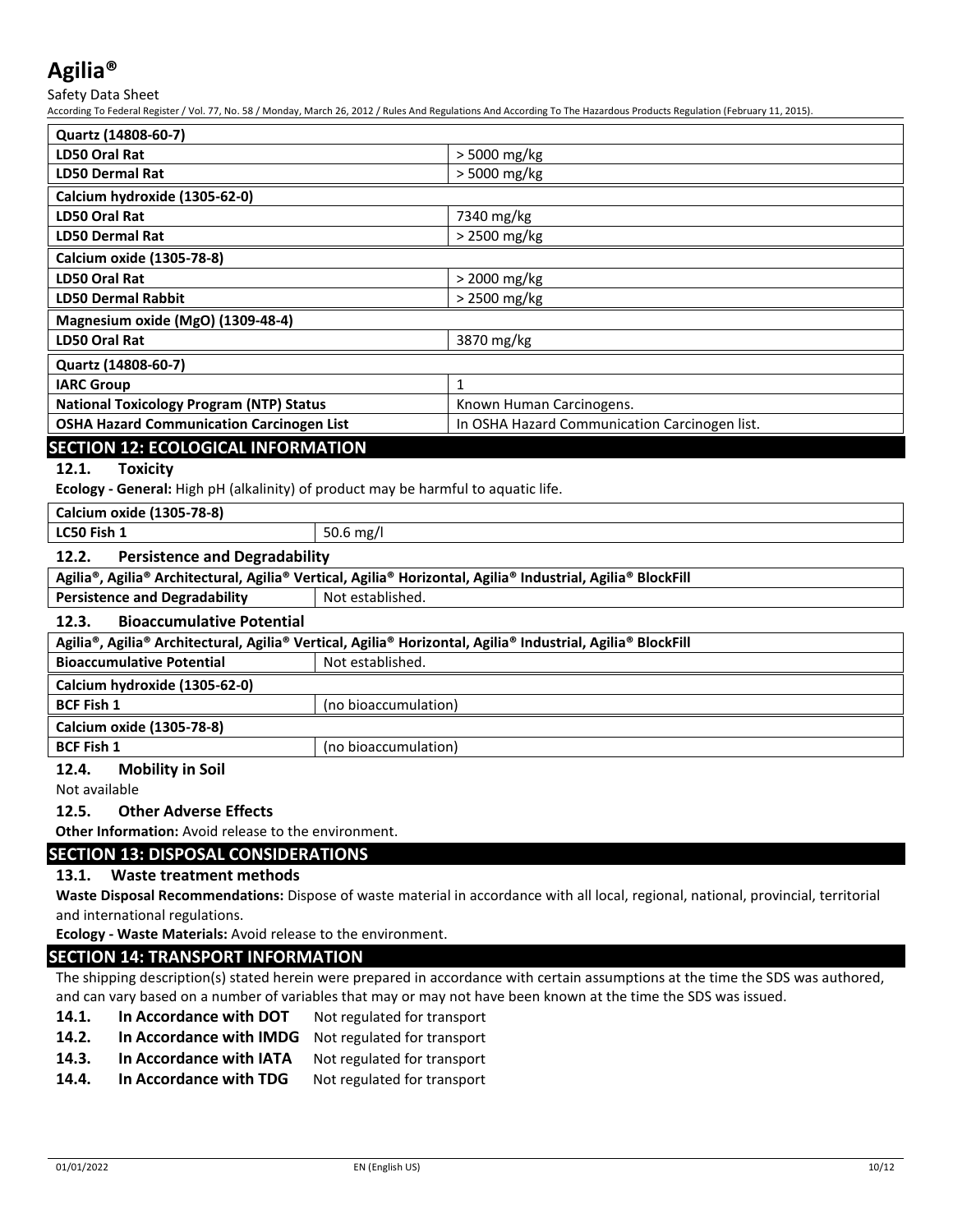Safety Data Sheet

| <b>SECTION 15: REGULATORY INFORMATION</b>                                                                                                                                                                                                                                                                                                                                           |                                                                              |
|-------------------------------------------------------------------------------------------------------------------------------------------------------------------------------------------------------------------------------------------------------------------------------------------------------------------------------------------------------------------------------------|------------------------------------------------------------------------------|
| <b>US Federal Regulations</b><br>15.1.                                                                                                                                                                                                                                                                                                                                              |                                                                              |
| Agilia®, Agilia® Architectural, Agilia® Vertical, Agilia® Horizontal, Agilia® Industrial, Agilia® BlockFill                                                                                                                                                                                                                                                                         |                                                                              |
| SARA Section 311/312 Hazard Classes                                                                                                                                                                                                                                                                                                                                                 | Health hazard - Serious eye damage or eye irritation                         |
|                                                                                                                                                                                                                                                                                                                                                                                     | Health hazard - Specific target organ toxicity (single or repeated exposure) |
|                                                                                                                                                                                                                                                                                                                                                                                     | Health hazard - Carcinogenicity                                              |
|                                                                                                                                                                                                                                                                                                                                                                                     | Health hazard - Respiratory or skin sensitization                            |
|                                                                                                                                                                                                                                                                                                                                                                                     | Health hazard - Skin corrosion or Irritation                                 |
| Quartz (14808-60-7)                                                                                                                                                                                                                                                                                                                                                                 |                                                                              |
| Listed on the United States TSCA (Toxic Substances Control Act) inventory                                                                                                                                                                                                                                                                                                           |                                                                              |
| Limestone (1317-65-3)                                                                                                                                                                                                                                                                                                                                                               |                                                                              |
| Listed on the United States TSCA (Toxic Substances Control Act) inventory                                                                                                                                                                                                                                                                                                           |                                                                              |
| Cement, portland, chemicals (65997-15-1)                                                                                                                                                                                                                                                                                                                                            |                                                                              |
| Listed on the United States TSCA (Toxic Substances Control Act) inventory                                                                                                                                                                                                                                                                                                           |                                                                              |
| Calcium hydroxide (1305-62-0)                                                                                                                                                                                                                                                                                                                                                       |                                                                              |
| Listed on the United States TSCA (Toxic Substances Control Act) inventory                                                                                                                                                                                                                                                                                                           |                                                                              |
| Calcium oxide (1305-78-8)                                                                                                                                                                                                                                                                                                                                                           |                                                                              |
| Listed on the United States TSCA (Toxic Substances Control Act) inventory                                                                                                                                                                                                                                                                                                           |                                                                              |
| Magnesium oxide (MgO) (1309-48-4)                                                                                                                                                                                                                                                                                                                                                   |                                                                              |
| Listed on the United States TSCA (Toxic Substances Control Act) inventory                                                                                                                                                                                                                                                                                                           |                                                                              |
| 15.2.<br><b>US State Regulations</b>                                                                                                                                                                                                                                                                                                                                                |                                                                              |
| Quartz (14808-60-7)                                                                                                                                                                                                                                                                                                                                                                 |                                                                              |
| U.S. - California - Proposition 65 - Carcinogens List                                                                                                                                                                                                                                                                                                                               | WARNING: This product contains chemicals known to the State of               |
|                                                                                                                                                                                                                                                                                                                                                                                     | California to cause cancer. For more information go to                       |
|                                                                                                                                                                                                                                                                                                                                                                                     | www.P65Warnings.ca.gov.                                                      |
| Quartz (14808-60-7)                                                                                                                                                                                                                                                                                                                                                                 |                                                                              |
| U.S. - Massachusetts - Right To Know List                                                                                                                                                                                                                                                                                                                                           |                                                                              |
| U.S. - New Jersey - Right to Know Hazardous Substance List                                                                                                                                                                                                                                                                                                                          |                                                                              |
| U.S. - Pennsylvania - RTK (Right to Know) List                                                                                                                                                                                                                                                                                                                                      |                                                                              |
| Limestone (1317-65-3)                                                                                                                                                                                                                                                                                                                                                               |                                                                              |
| U.S. - Massachusetts - Right To Know List                                                                                                                                                                                                                                                                                                                                           |                                                                              |
| U.S. - New Jersey - Right to Know Hazardous Substance List                                                                                                                                                                                                                                                                                                                          |                                                                              |
| U.S. - Pennsylvania - RTK (Right to Know) List                                                                                                                                                                                                                                                                                                                                      |                                                                              |
| Cement, portland, chemicals (65997-15-1)                                                                                                                                                                                                                                                                                                                                            |                                                                              |
| U.S. - Massachusetts - Right To Know List                                                                                                                                                                                                                                                                                                                                           |                                                                              |
| U.S. - New Jersey - Right to Know Hazardous Substance List                                                                                                                                                                                                                                                                                                                          |                                                                              |
| U.S. - Pennsylvania - RTK (Right to Know) List                                                                                                                                                                                                                                                                                                                                      |                                                                              |
| Calcium hydroxide (1305-62-0)                                                                                                                                                                                                                                                                                                                                                       |                                                                              |
| U.S. - Massachusetts - Right To Know List                                                                                                                                                                                                                                                                                                                                           |                                                                              |
| U.S. - New Jersey - Right to Know Hazardous Substance List                                                                                                                                                                                                                                                                                                                          |                                                                              |
| U.S. - Pennsylvania - RTK (Right to Know) List                                                                                                                                                                                                                                                                                                                                      |                                                                              |
| Calcium oxide (1305-78-8)                                                                                                                                                                                                                                                                                                                                                           |                                                                              |
| U.S. - Massachusetts - Right To Know List                                                                                                                                                                                                                                                                                                                                           |                                                                              |
| U.S. - New Jersey - Right to Know Hazardous Substance List                                                                                                                                                                                                                                                                                                                          |                                                                              |
| U.S. - Pennsylvania - RTK (Right to Know) List                                                                                                                                                                                                                                                                                                                                      |                                                                              |
| Magnesium oxide (MgO) (1309-48-4)                                                                                                                                                                                                                                                                                                                                                   |                                                                              |
| U.S. - Massachusetts - Right To Know List<br>U.S. - New Jersey - Right to Know Hazardous Substance List                                                                                                                                                                                                                                                                             |                                                                              |
| U.S. - Pennsylvania - RTK (Right to Know) List                                                                                                                                                                                                                                                                                                                                      |                                                                              |
| $I_{\alpha}$ , $I_{\alpha}$ , $I_{\alpha}$ , $I_{\alpha}$ , $I_{\alpha}$ , $I_{\alpha}$ , $I_{\alpha}$ , $I_{\alpha}$ , $I_{\alpha}$ , $I_{\alpha}$ , $I_{\alpha}$ , $I_{\alpha}$ , $I_{\alpha}$ , $I_{\alpha}$ , $I_{\alpha}$ , $I_{\alpha}$ , $I_{\alpha}$ , $I_{\alpha}$ , $I_{\alpha}$ , $I_{\alpha}$ , $I_{\alpha}$ , $I_{\alpha}$ , $I_{\alpha}$ , $I_{\alpha}$ , $I_{\alpha$ |                                                                              |